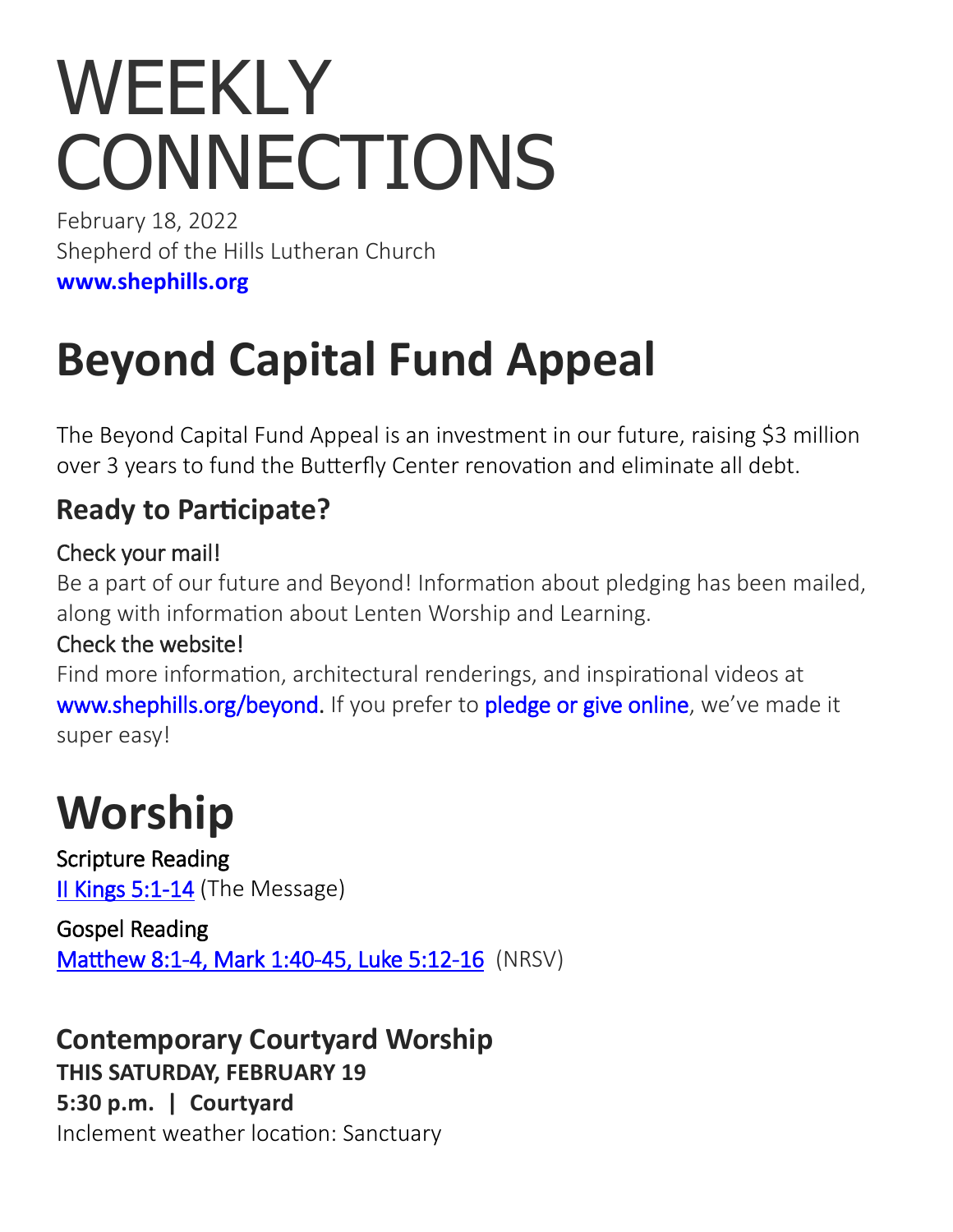#### **Sanctuary + Livestream Worship EVERY SUNDAY**

**8:15 a.m. | Sanctuary 10:45 a.m. | Sanctuary + Livestream Worship**  [https://shephills.org/church](https://shephills.org/church-online/)-online/

### **Learning**

**The Learning Hour EVERY SUNDAY**

**9:30 a.m. Adult Bible Study | Library + Zoom** An in depth study of the week's scripture. Contact [Ruby Cadenhead.](mailto:rubies61@gmail.com) Zoom - Meeting ID: 882 7978 6819 Passcode: 267585 [Click here to join the Zoom](https://us02web.zoom.us/j/88279786819?pwd=Uytzc1NsT0xCWlM5dnVCMlBFZ1djUT09) 

**9:45 a.m. High Five for Children + Families | Courtyard**  Faith formation and worship all wrapped up in one! Contact [Pr. Lauren](mailto:lauren@shephills.org)

# **Fellowship**

**For the Youth EVERY SUNDAY**

#### **12:00 p.m. Youth Group Grades 9-12 | TBD**

Let's get and give some tea with lunch some place in town. Contact [Joel Timmons,](mailto:joel@shephills.org) Youth Director for this week's plan.

#### **7:00 p.m. NextGen Grades 5-8 | Activity Center**

Gather for games and a quick Bible Study. Contact [Joel Timmons,](mailto:joel@shephills.org) Youth Director.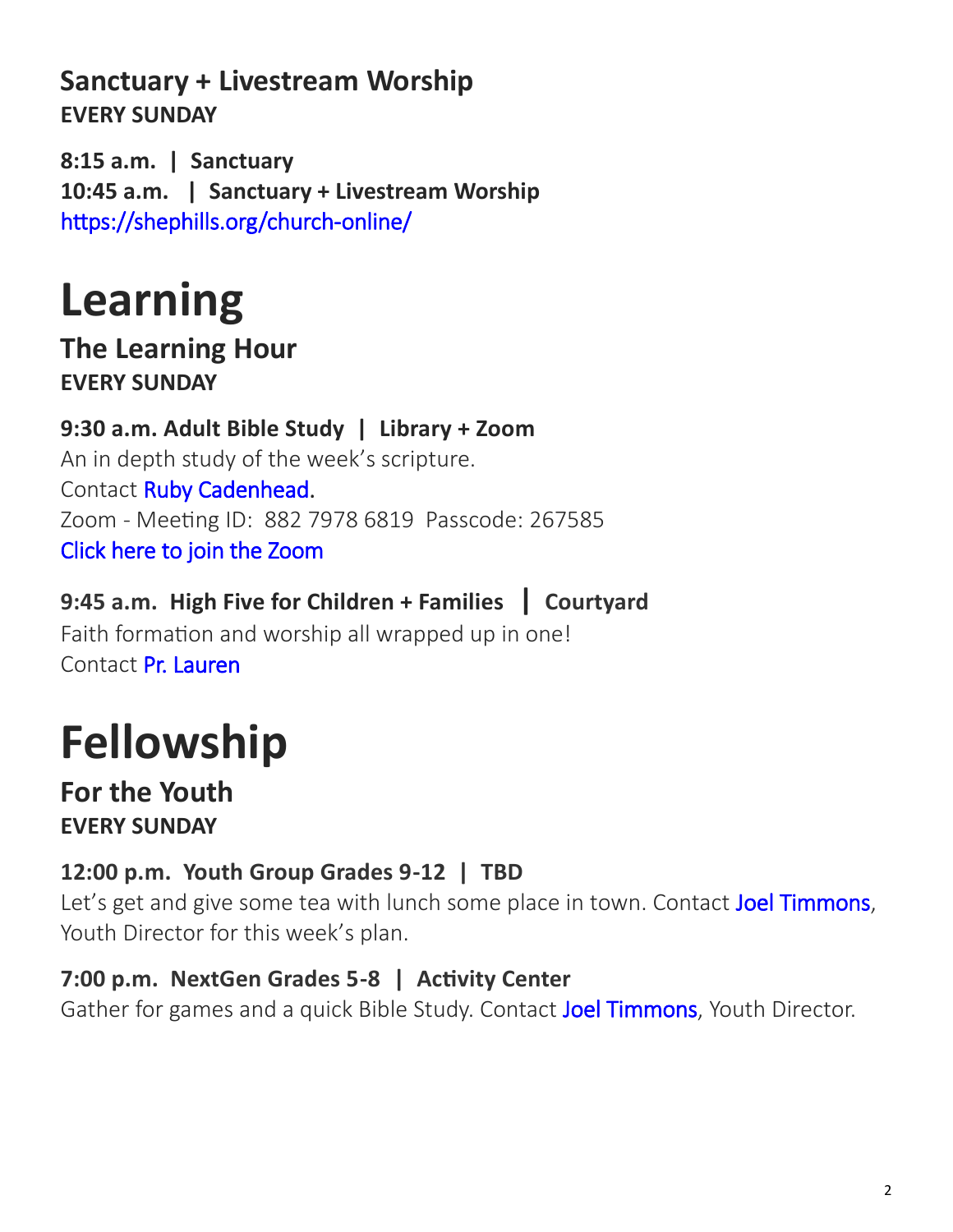# **Special Announcements**

### **The Season of Lent**

#### **DIVINE DIRECTION + SPIRITUAL EXERCISE**

Information on how to grow in Lent is in the mail. Learn what we have to offer as we seek Divine Direction through Spiritual Exercise.

#### **Shrove Tuesday Pancake Supper TUESDAY, MARCH 1 5:30 - 7:00 pm | Courtyard**

You will need to eat up to prepare for all the spiritual exercise we have planned this Lent, and this fundraiser put on by the Youth is just the place to load up on your carbs. Come when you can, grab a plate of free pancakes, and choose from a variety of ways to support the Youth's summer trip!

#### **Ash Wednesday Imposition of Ashes**

**WEDNESDAY, MARCH 2**

**6:30 am + Noon + 7:00 pm | Sanctuary**

**7:00 pm | [Livestream](http://www.shephills.org/watch)**

The beginning of Lent is marked by the imposition of ashes in worship.

#### **The Results Are In! SOUPER BOWL OF CARING**

### **It's a Win for BSA Troop 31 and Bread for All**

2,126 lbs of food was collected for Austin City Lutherans' Bread for All Food Pantry during our Souper Bowl of Caring event. Here is the breakdown by "team." Thanks to all who participated! BSA Troop  $31 = 958.8$  lbs Team  $UT = 690$  lbs Team A&M = 480 lbs

#### **Keep Those Baby Blankets Coming BABY CARE KITS FOR LUTHERAN WORLD RELIEF**

Keep knitting, crocheting, or sewing flannel blankets for Baby Care Kits! These blankets (min 36" square, max 52" square) will be used to wrap and package care items that will be sent around the world to mothers in need. Questions about how you can participate? Contact [Kathy Gerhardt.](mailto:kathnmark@gmail.com?subject=baby%20blankets)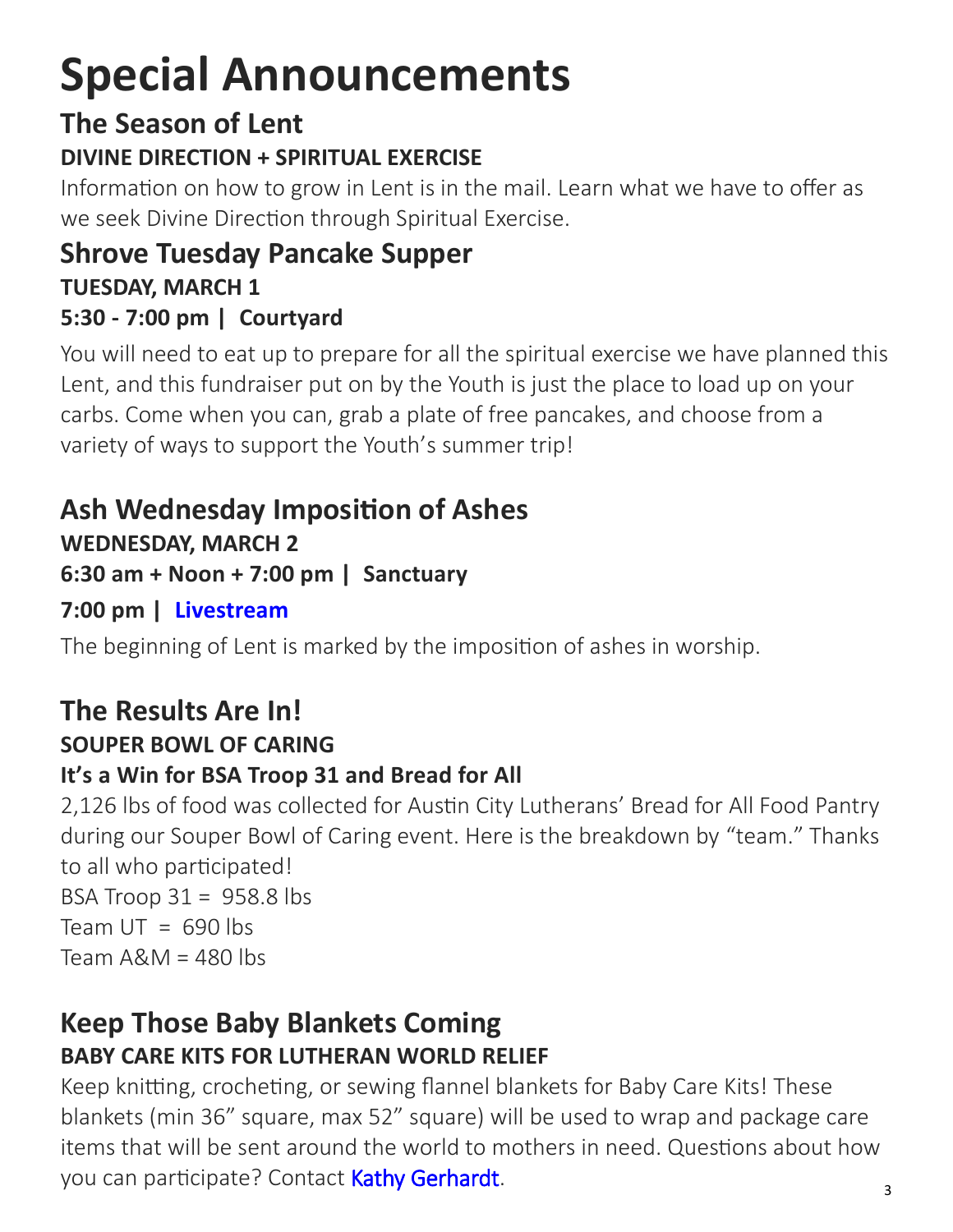#### **The Care Team is for Everyone** HOW CAN WE HELP?

Need a ride? Need a meal? Need a listening ear? Need a prayer? When you need something, timing is everything and the Care Team is ready to step in and help because we love you!

Since October 2021, the Care Team has walked with 75 individuals both within and outside our walls. Some of the connections were one or two times. With others, our conversations continued for multiple weeks or months, staying until we were no longer needed.

The team consisting of [Rebecca Guengerich,](mailto:rguengerich@gmail.com?subject=care%20team) [Tamara Allen,](mailto:tamara.allen@me.com?subject=care%20team) [Karen Flint,](mailto:karenflint@me.com?subject=care%20team) Michael [Watt,](mailto:michaelwatt04@gmail.com?subject=care%20team) [Bob Cannon,](mailto:bctrpt123@aol.com?subject=care%20team) and [Sandy Smith,](mailto:texas.sandysmith@gmail.com?subject=care%20team) listened to you over a single conversation or continued until the stress of the situation diminished. We held space for you to cry, laugh, hug, question and pray during times of surgery or illness, grief and loss of loved ones, mental health struggles, stress of aging or family dynamics, birthdays of children or grandchildren or managing the maze of a cancer diagnosis or addiction. We empowered you to be a disciple of Christ by providing transportation to medical appointments or church functions, meals when cooking added one more burden to the day, a listening ear or a prayer for others.

God's Love is needed now in our world more than ever. How can we be Christ's Love for you? Reach out to a care team member by clicking on their name above, or show love to others when you see the need.

# **Calendar**

**Pickleball EVERY SATURDAY MORNING 9:00 a.m. | Activity Center EVERY TUESDAY EVENING (Saturday Mornings Too!) 5:30 p.m. | Activity Center**

Sooo popular we had to add another day. Contact [Pr. Tom.](mailto:tom@shephills.org)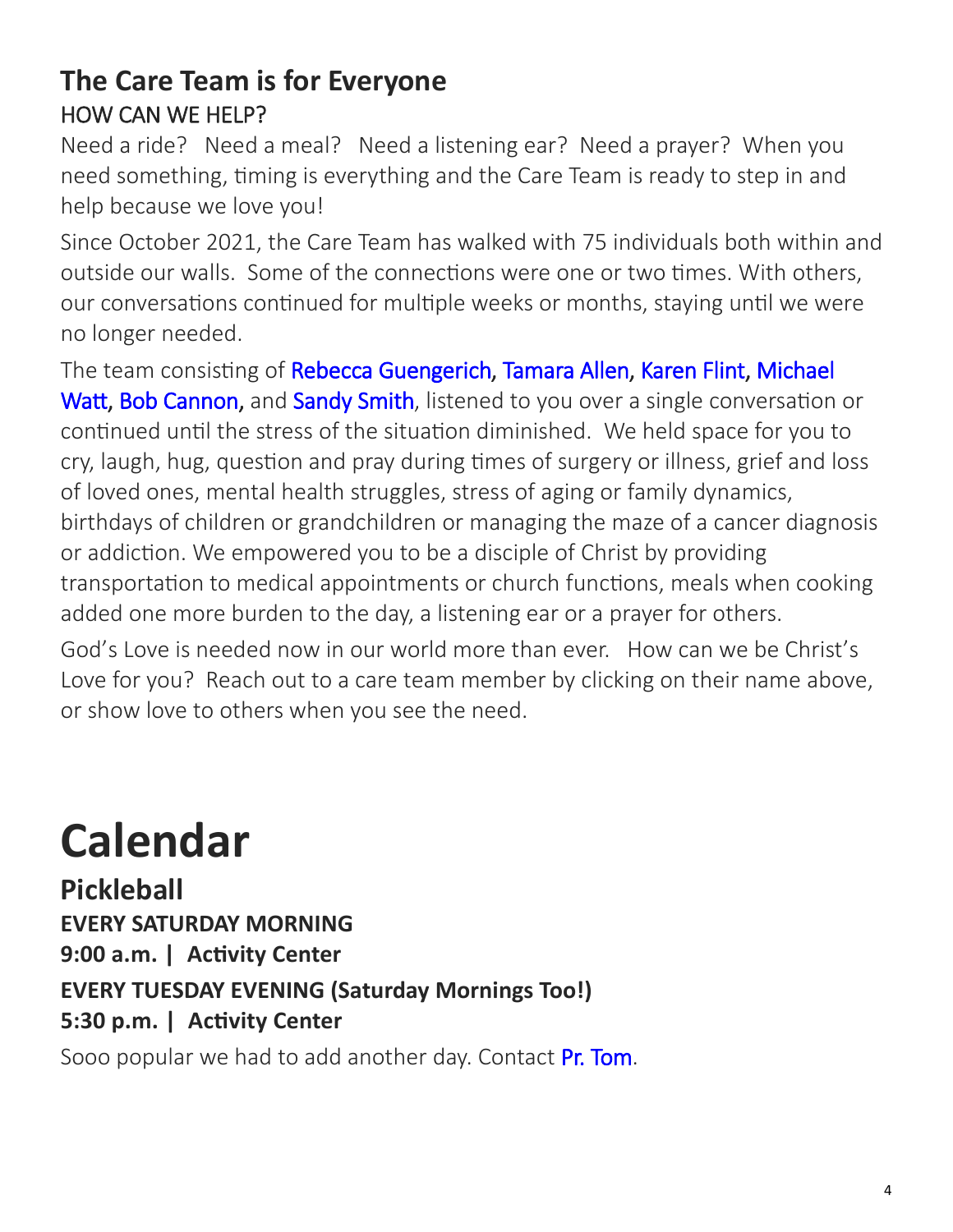#### **Firm Believer Yoga EVERY TUESDAY EVENING 5:30 p.m. | Butterfly Center Fellowship Hall + Zoom**

**[Click here](https://us02web.zoom.us/j/88382457022?pwd=NEtNVjlCcWkxQVV3OUR4eVlsNzkxdz09)** to Zoom in! Or use: Meeting ID 883 8245 7022 Passcode 157279 \*Feb 22 will be in Breezeway Bldg Rm 104/105

#### **Men's Bible Study WEDNESDAY, FEBRUARY 23 7:27am | Zoom**

Deepen your relationship with God and build godly relationships in your life. Contact Pr. Tom. Zoom Meeting ID: 884 3143 3954 Passcode: 620074 Use this **[Zoom](https://us02web.zoom.us/j/88431433954?pwd=T2g1RG1JRk5xNUpEZ2VHd0FNUHFadz09)** link and get connected!

#### **Women's Bible Study**

#### **WEDNESDAY, FEBRUARY 23**

#### **10:30 a.m. | Library + Zoom**

Pastor Lauren leads a new study. Be a part of this group in person or on Zoom as we share and study God's word. Contact Pr. Lauren. Zoom - Meeting ID 839 2310 2323 Passcode: 180316 [Click here to join the Zoom](https://us02web.zoom.us/j/83923102323?pwd=YTk4UFBjWWNjU1YzenJqeTNMaE0yQT09) 

### **ACL Homelessness Initiative Meeting**

#### **SUNDAY, FEBRUARY 27**

#### **3:00 p.m. | St. Martin's Lutheran Church + Zoom**

Austin City Lutherans will kick-off its new ministry emphasis to combat homelessness at this meeting. We'll hear from Sarah Weier of Sunrise HNC on the navigation process for people transitioning from the streets to shelter and housing, and we'll sign up for ministry support teams and consider other options to effectively engage together to combat homelessness in the name of Christ's compassion. Join us in-person or via this Zoom link.

Parking available on north and west sides of church and in the lot directly west of the sanctuary. Enter north doors or side doors left of large sanctuary doors. Here is the Zoom link or if you have any questions.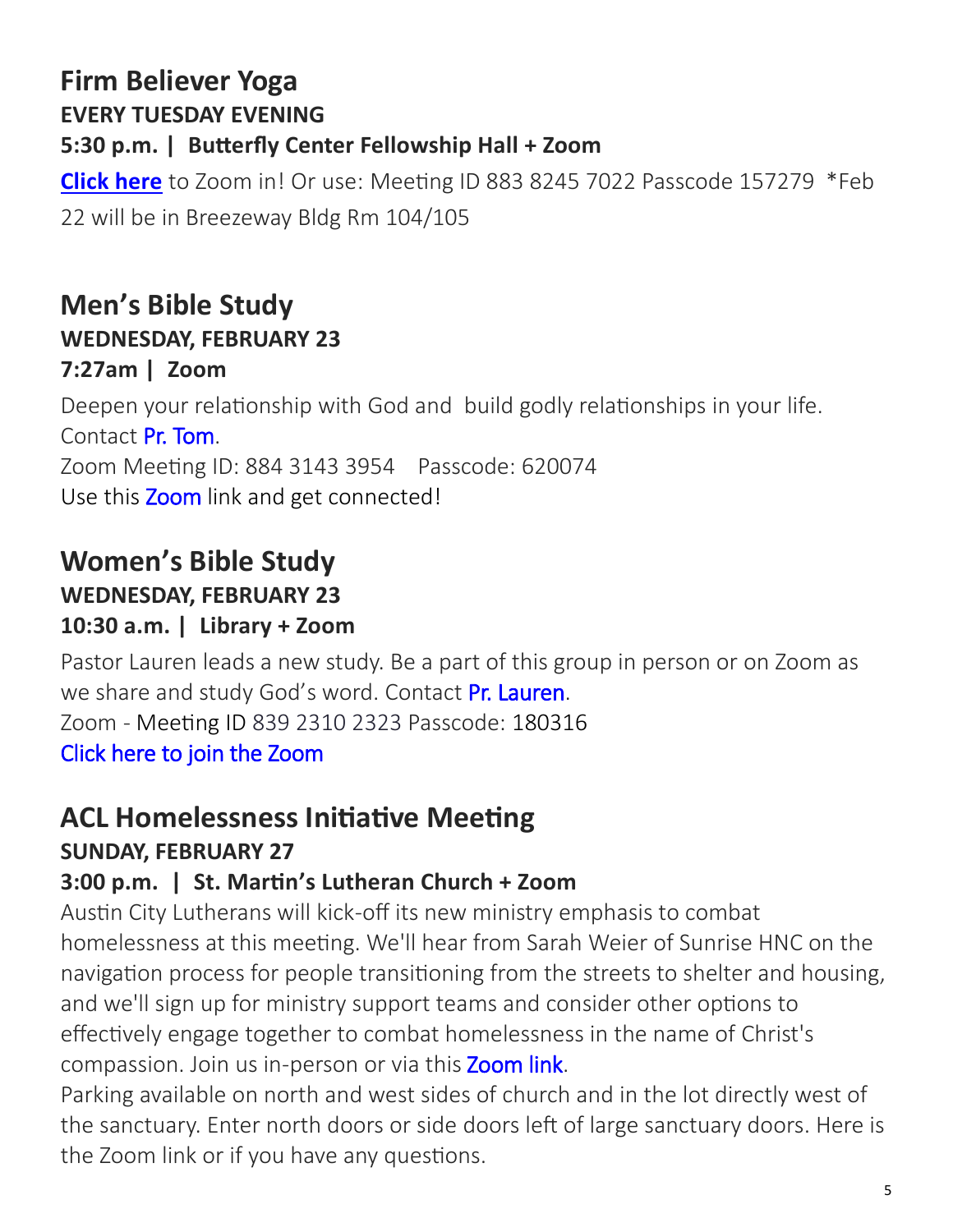#### **Bread for All Collections**

Diaper and non-perishable food collections happen every Saturday morning, 9:00- 11:00 a.m. in the Courtyard, or bring donations with you to worship on Saturday night or Sunday morning.

#### **Beyond Capital Fund Appeal**

[Click here](https://shephills.org/beyond/) to learn more and make your pledge or a one-time gift. Thank for being a part of out future!

#### **Regular Giving**

[Click here](https://shephills.org/give/) to stay current with your giving or make a one-time gift. Thank you for giving freely and joyfully!

#### **2022 Stewardship**

It's never too late to make a pledge of support for our ministry and missions! Please consider making your 2022 pledge using this **online pledge card**, or mail in a paper pledge card to 3525 Bee Caves Rd., 78746. Thank you!

Please pray for Don Gaskin, Don Knight, Marie Fortune, Glenn Richter and Joe Spann

Please pray for family and friends of Shepherd members: David Lechler, brother of Dawn Paulson

We pray for all who mourn the death of Ellsworth Tonn, cousin of Judy Moore

We pray for all who mourn the death of John Pollock, father of Deb Pollock Darnell

Please pray in thanksgiving for the birth of Alora Isabel Rieger, daughter of Jackie and Tommy Rieger and sister, Nicolette, granddaughter of Mark and Kathy Gerhardt!

#### Dear Lord,

We offer you praise and thanksgiving even before we see the end results of our Beyond Capital Fund Appeal. We pray to grow in faith as we wait for its fruition. We thank you for the dreamers who envisioned this needed improvement for our Butterfly Preschool and for our community both inside and outside our walls. With your help Lord, it will happen  $\sim$  thank you! Amen